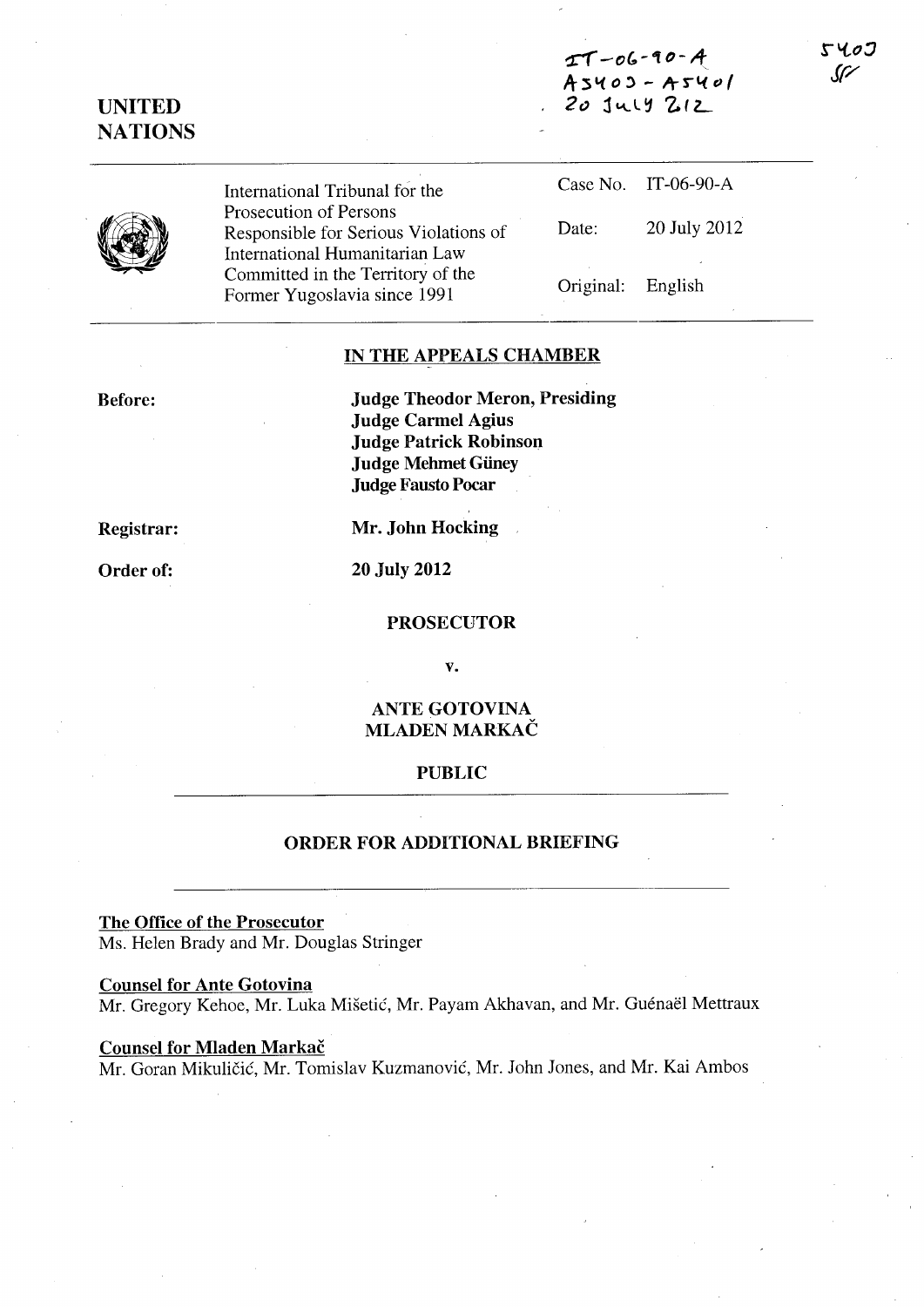**THE APPEALS CHAMBER** of the International Tribunal for the Prosecution of Persons Responsible for Serious Violations of International Humanitarian Law Committed in the Territory of the former Yugoslavia since 1991 ("Appeals Chamber" and "Tribunal", respectively);

**NOTING** the Office of the Prosecutor's ("Prosecution") reference to entering convictions under alternative modes of liability in its briefs responding to Ante Gotovina's ("Gotovina") and Mladen Markač's ("Markač") appeal briefs;  $\frac{1}{1}$ 

**CONSIDERING** the written and oral submissions of Gotovina, Markač, and the Prosecution;<sup>2</sup>

**CONSIDERING** that additional briefing on the potential for convictions under alternate modes of liability with respect to Gotovina and Markac would assist in a just resolution of their appeals;

**EMPHASISING** that the present order in no way expresses the Appeals Chamber's views on any aspect of Gotovina's or Markac's appeals;

**PURSUANT** to Rules 54 and 107 of the Rules of Procedure and Evidence of the Tribunal;

# **HEREBY ORDERS:**

- 1. That the Prosecution file by 10 August 2012 a submission of no more than 5,000 words explaining whether, in the event that Gotovina is not found liable for unlawful artillery attacks or to be a member of a joint criminal enterprise, the Prosecution believes that liability should be ascribed to him on the basis of superior responsibility under Article 7(3) of the Statute of the Tribunal or as an aider and abettor ("Prosecution Gotovina Submission"); this additional briefing should focus on whether any remaining findings of the Trial Chamber satisfy the legal elements of these alternative modes of liability, rather than particular factual issues already addressed in existing briefing;
- 2. That the Prosecution file by 10 August 2012 a submission of no more than 5,000 words explaining whether, in the event that Markač is not found liable for unlawful artillery attacks or to be a member of a joint criminal enterprise, the Prosecution believes that liability

<sup>&</sup>lt;sup>1</sup> Prosecution Response to Ante Gotovina's Appeal Brief, 29 September 2011 (public redacted version) (a confidential version was filed on 12 September 2011) ("Prosecution Response to Gotovina"), para. 333 n. 1112; Prosecution Response to Mladen Markac's Appeal Brief, 29 September 2011 (public redacted version) (a confidential version was filed on 12 September 2011) ("Prosecution Response to Markac"), para. 273 n. 958.

<sup>&</sup>lt;sup>2</sup> See generally Appellant's Brief of Ante Gotovina 2 August 2011 (public redacted version) (a confidential version was filed on 1 August 2011); Prosecution Response to Gotovina; Reply Brief of Appellant Ante Gotovina, 4 October 2011 (public redacted version) (a confidential version was filed on 27 September 2011); Mladen Markac's Appeal Brief, 12 October 2011 (public redacted version) (a confidential version was filed on 1 August 2011); Prosecution Response to Markac; Mladen Markac's Reply to Respondent's Brief, 6 October 2011 (public redacted version) (a confidential version was filed on 27 September 2011); Appeals Transcript, 14 May 2012.